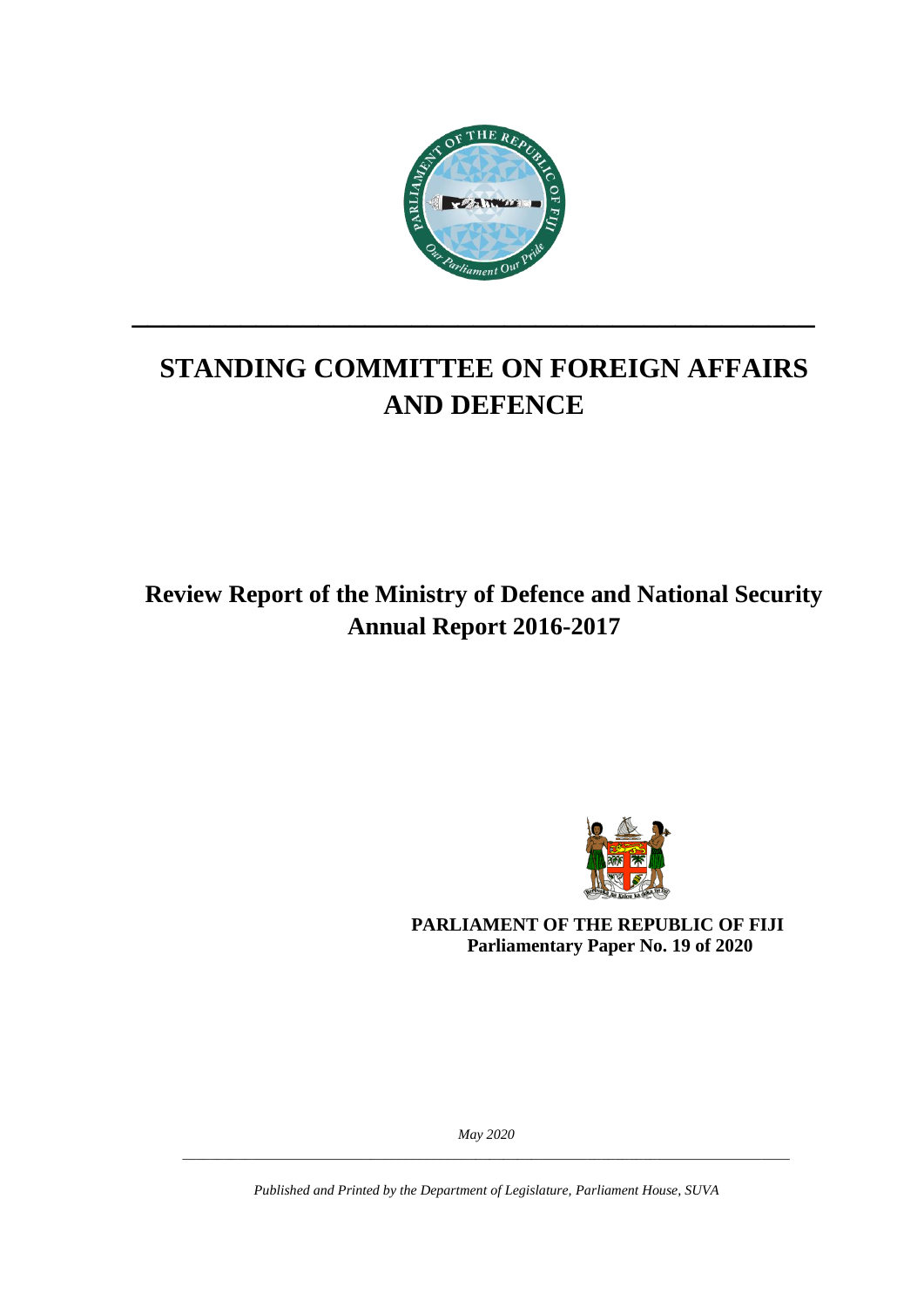# **Table of Contents**

| 1.0 |  |
|-----|--|
| 1.1 |  |
| 1.2 |  |
| 1.3 |  |
| 2.0 |  |
| 2.1 |  |
| 2.2 |  |
| 3.0 |  |
| 4.0 |  |
| 5.0 |  |
| 6.0 |  |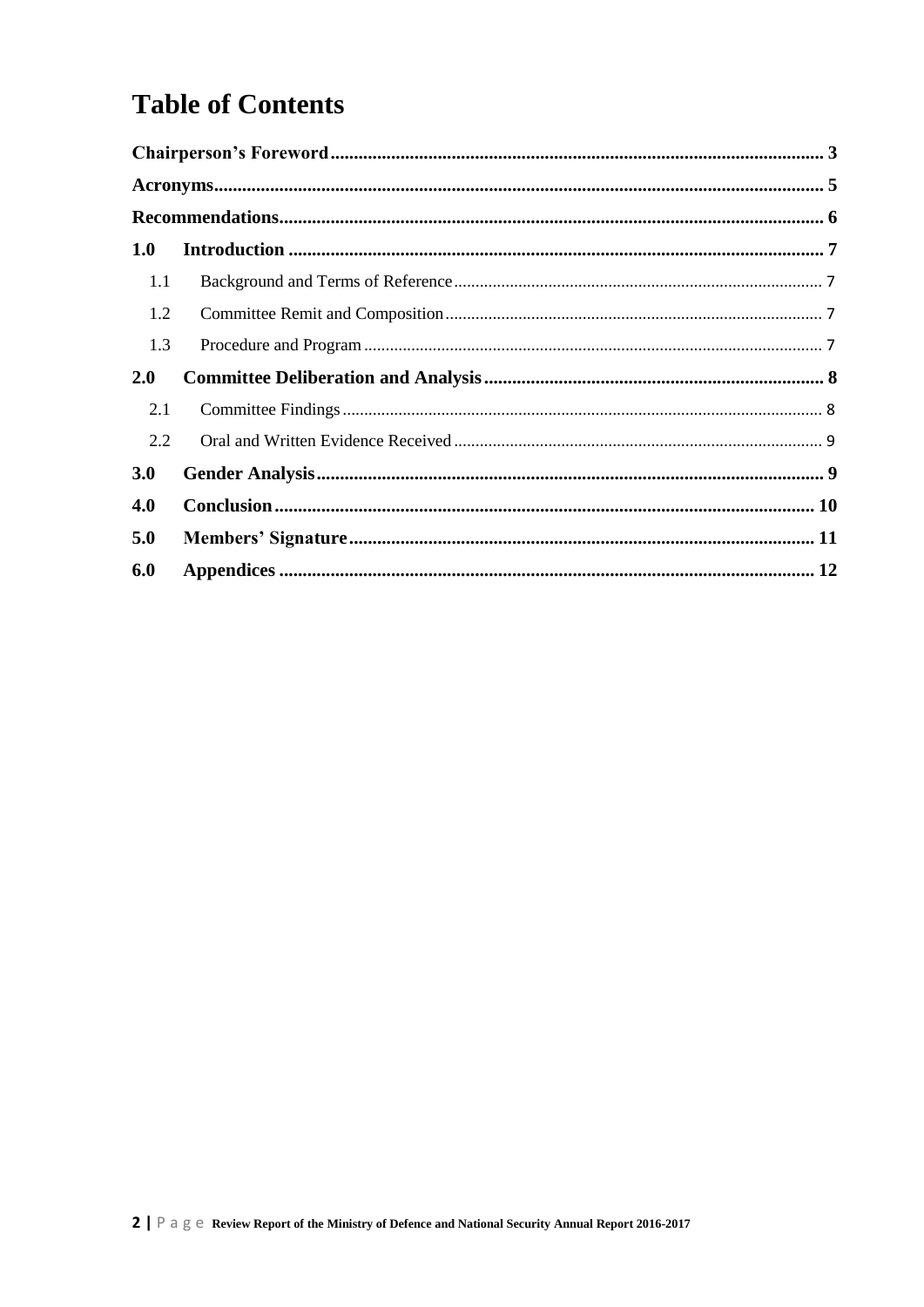## <span id="page-2-0"></span>**Chairperson's Foreword**

I am pleased to present the Review Report of the Standing Committee on Foreign Affairs and Defence (FAD) on the *Ministry of Defence and National Security Annual Report 2016-2017.* 

The purpose of the review was to scrutinise the Ministry of Defence and National Security Annual Report specifically on the Ministry's operations and administration.

The Committee recognises the essential oversight role of the Ministry of Defence in the security, defence and well-being of the nation and our people. Therefore, the Ministry should be seen to be the leading agency for the issuance of policy guidance to shape the functions of all government departments under its umbrella.

Through the briefings of the Permanent Secretary of Defence and National Security, Department of Immigration Senior Officials and Senior Officers from the Republic of Fiji Military Forces and the Fiji Police Force, the Committee was informed that the Ministry was undergoing extensive reform to ensure effectiveness of its role under the current legal frameworks. In particular, the Committee was aware that the Ministry under the proposed reform will be guided by the National Security Strategy and Good Governance Frameworks.

The challenges faced by globalisation and its transnational effects have posed additional threats to the nation and as such the Ministry of Defence needs to strengthen its efforts in dealing with such challenges i.e. climate change, illicit drugs and transnational crimes.

The Committee after reviewing the report identified pertinent issues confronting the Ministry of Defence today. Some of the issues are identified below and were witnessed during the live stream submissions in the Parliament Precincts on Monday  $2<sup>nd</sup>$  March 2020:

- 1. The Committee is aware of vast amount of acting positions for senior officers for the above reporting period.
- 2. On the issue of Critical Asset Protection the Committee is concerned that there is little or no security policy, standard operating procedures and physical hardening of critical asset installations. Especially WAF Reservoirs, Catchments, Water and Sewerage Installations.
- 3. The Committee noted that the Republic of Fiji Military Forces (RFMF) have not tabled an Annual Report in Parliament.
- 4. The Committee notes that the Ministry strengthens its commitments to progressing the Sustainable Development Goals in particular SDG 5 on Gender Equality by aligning them to the National Development Plan (NDP).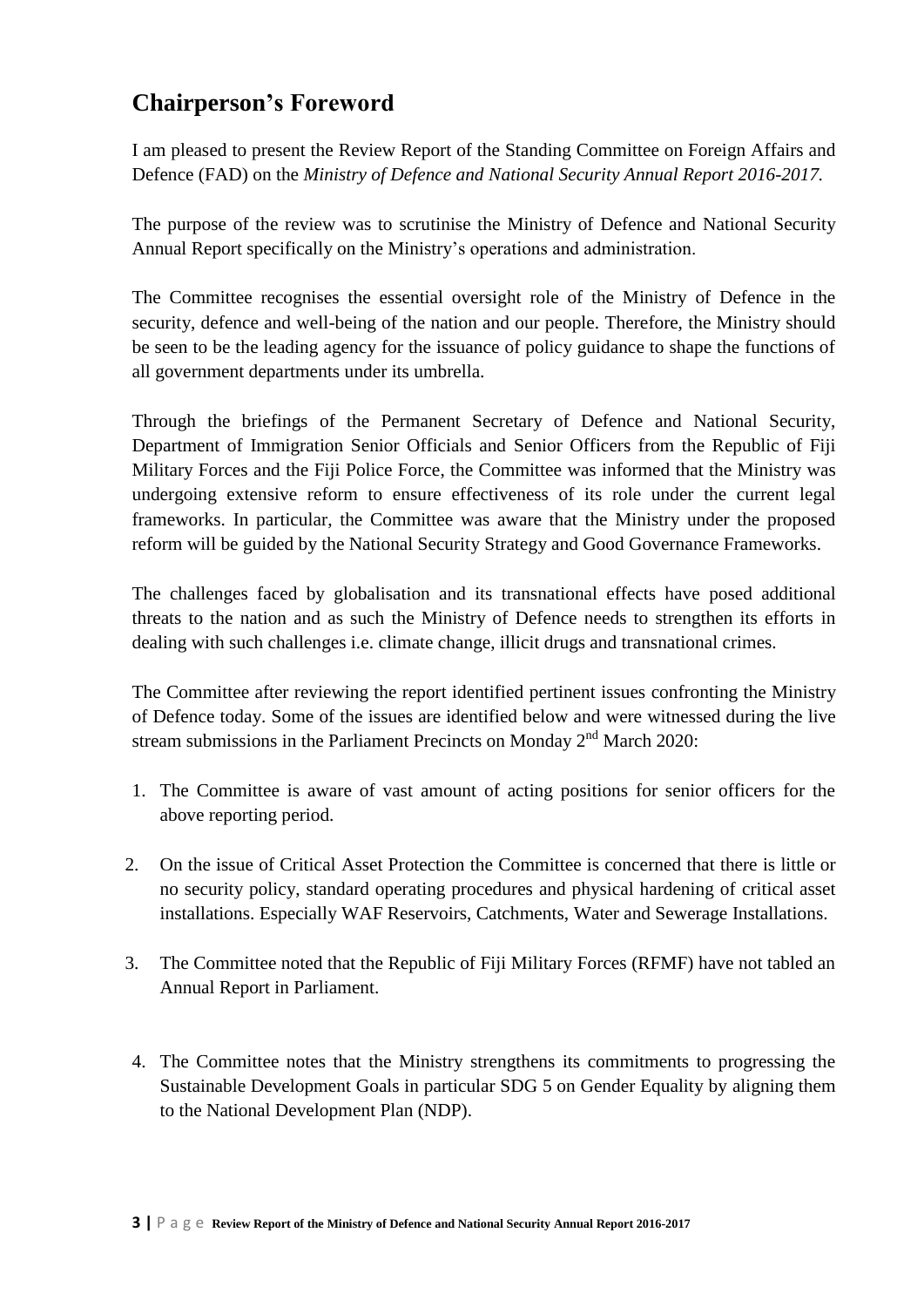- 5. The Independent Auditors Report highlighted the variance of \$3,006,088 on the Integrated Border Control Management System (IBMS) which records the Department of Immigrations operating revenue and the FMIS General Ledger.
- 6. That detailed listings of work permit holders equating to the security bond of \$25,215,349:00 held from relevant stakeholders be provided for scrutiny.

The Committee commends the good work of the organisation and achievements in the reporting period 2016-2017. While applauding the achievements of the ministry, the Committee had identified some opportunities for improvements; these are outlined in the report.

I take this opportunity to thank the Minister, Permanent Secretary including all staff and their families for a job well done and their dedication to securing the nation for all Fijians and visitors to our shores.

I take this opportunity to thank members of my Committee including contributions of alternate members: Hon. Lenora Qereqeretabua and Hon. Prof. Biman Prasad (alternate members for Hon. Pio Tikoduadua) and Hon. Mikaele Leawere (alternate member for Hon. Anare Jale) and the Secretariat for compiling this bipartisan report.

On behalf of the Standing Committee on Foreign Affairs and Defence, I submit this report to the Parliament.

\_\_\_\_\_\_\_\_\_\_\_\_\_\_\_\_\_\_\_\_\_\_\_

**Hon. Alexander O'Connor Chairperson**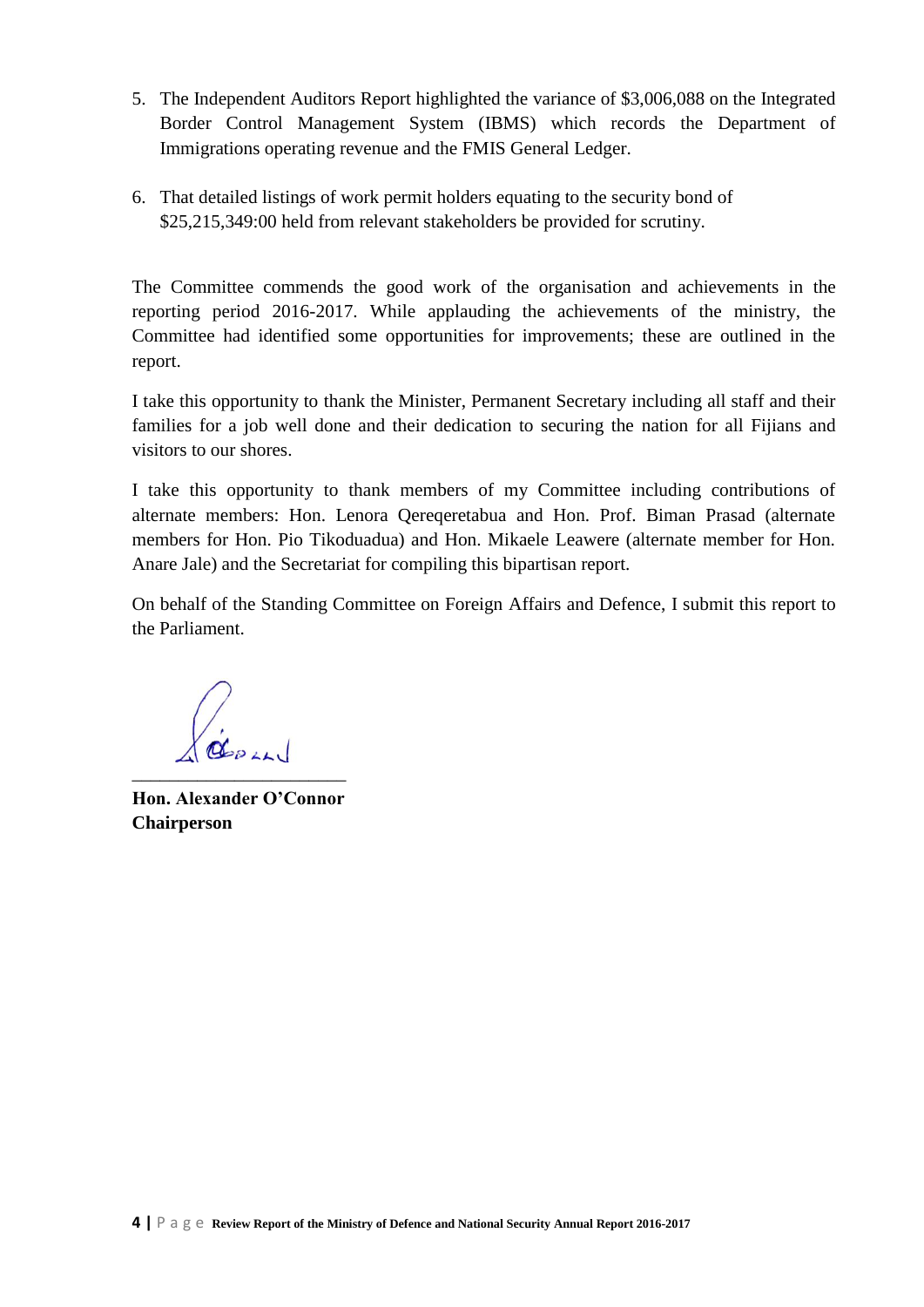## <span id="page-4-0"></span>**Acronyms**

| CI                | Critical Infrastructure                                |  |  |  |  |
|-------------------|--------------------------------------------------------|--|--|--|--|
| <b>CIA</b>        | <b>Critical Infrastructure Assets</b>                  |  |  |  |  |
| <b>CBDs</b>       | <b>Central Business District</b>                       |  |  |  |  |
| <b>CSD</b>        | <b>Corporate Services Division</b>                     |  |  |  |  |
| <b>CTOG</b>       | <b>Counter Terrorism Official Group</b>                |  |  |  |  |
| <b>DOI</b>        | Department of Immigration                              |  |  |  |  |
| <b>E-Passport</b> | <b>Electronic Passport</b>                             |  |  |  |  |
| <b>FPF</b>        | Fiji Police Force                                      |  |  |  |  |
| <b>FSDAC</b>      | Fiji Security and Defence Advisory Committee           |  |  |  |  |
| <b>GBSC</b>       | <b>Government Building Security Committee</b>          |  |  |  |  |
| <b>INSSP</b>      | <b>Integrated Nuclear Security Support Plan</b>        |  |  |  |  |
| <b>NAD</b>        | <b>National Assessment Division</b>                    |  |  |  |  |
| <b>NSC</b>        | National Security Council                              |  |  |  |  |
| <b>NSDR</b>       | National Security and Defence Review                   |  |  |  |  |
| <b>NSS</b>        | <b>National Security Strategy</b>                      |  |  |  |  |
| <b>MLO</b>        | Military Liaison Officer                               |  |  |  |  |
| <b>MODNSI</b>     | Ministry of Defence, National Security and Immigration |  |  |  |  |
| <b>NCLASA</b>     | National Combine Law and Security Agencies             |  |  |  |  |
| <b>PLO</b>        | <b>Police Liaison Officer</b>                          |  |  |  |  |
| <b>RFMF</b>       | Republic of Fiji Military Forces                       |  |  |  |  |
| <b>SALW</b>       | <b>Small Arms Light Weapons</b>                        |  |  |  |  |
| <b>SAR</b>        | Search and Rescue                                      |  |  |  |  |
| <b>SD</b>         | <b>Security Division</b>                               |  |  |  |  |
| <b>SDG</b>        | <b>Sustainable Development Goal</b>                    |  |  |  |  |
| <b>SISC</b>       | <b>Security Industry Standard Committee</b>            |  |  |  |  |
| <b>SFD</b>        | <b>Security Forces Division</b>                        |  |  |  |  |
| <b>SO</b>         | <b>Standing Orders</b>                                 |  |  |  |  |
| <b>SOLAS</b>      | Safety of Life at Sea                                  |  |  |  |  |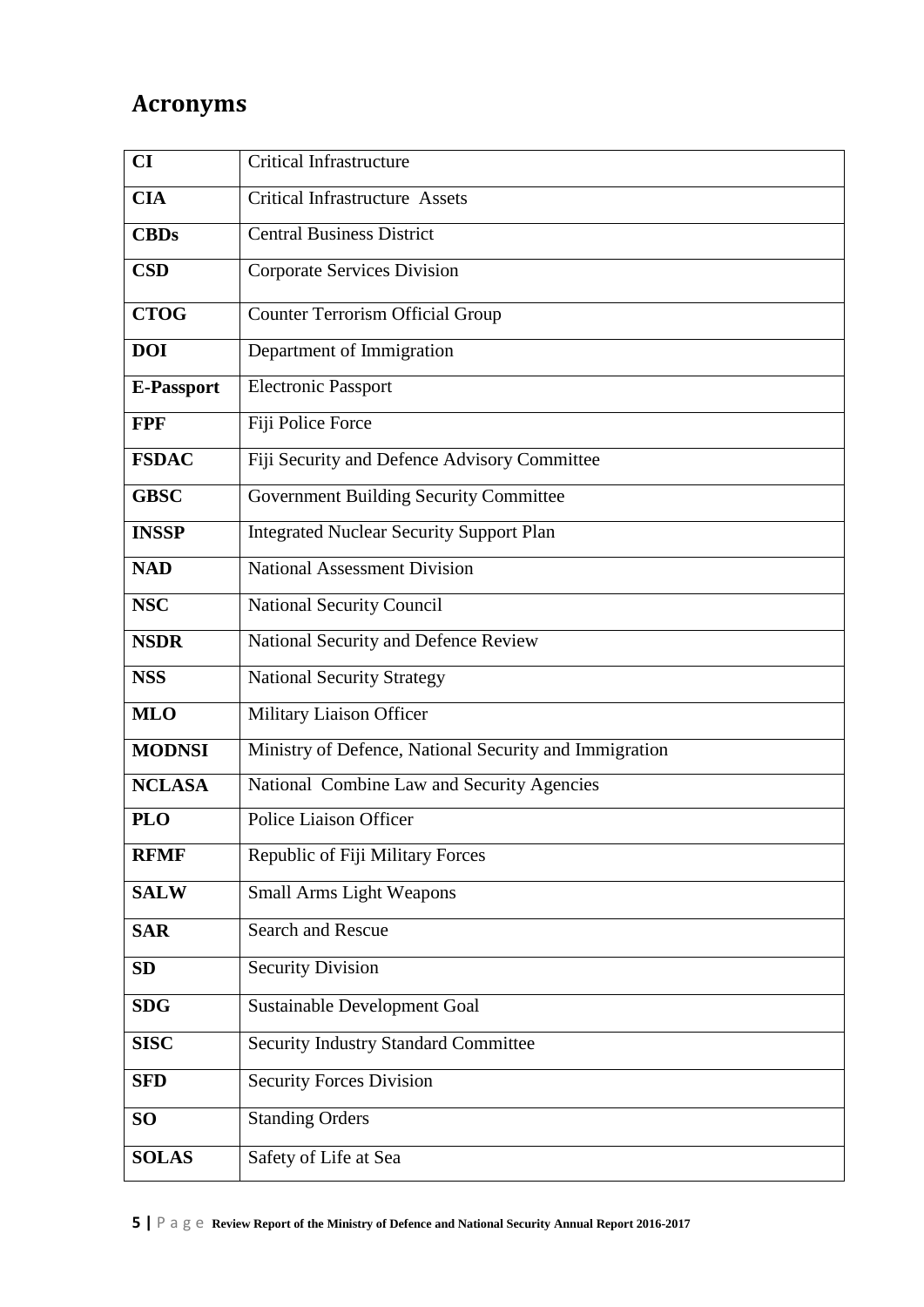## <span id="page-5-0"></span>**Recommendations**

The Committee recommends the following:

#### **Recommendation 1:**

The Committee recommends appropriate action is taken for the stability of the Ministry and retention of key senior specialised staff moving forward.

#### **Recommendation 2:**

The Committee recommends that relevant policies be put in place to safeguard and protect critical national assets such as, water catchments, petroleum storage facilities, power stations, sewerage treatment plants, telecommunication sites, seaports and airports. Vibrant and efficient monitoring and evaluation together with legislative framework for these critical national assets is the way forward for the Ministry. Critical assets need 24/7 security guards to act as deterrence to sabotage and criminal breaches.

#### **Recommendation 3:**

The Committee strongly recommends that the Ministry encourage positive engagements with the RFMF in tabling its first Annual Report.

#### **Recommendation 4:**

The Committee notes that the Ministry is progressing the Sustainable Development Goals (SDGs) in particular SDG 5 Gender Equality with alignment to the National Development Plan (NDP).

#### **Recommendation 5:**

The Committee notes clarity from the Department of Immigration on The Independent Auditors Report highlighting the variance of \$3,006,088 on the Integrated Border Control Management System (IBMS) which records the Department of Immigrations operating revenue and the FMIS General Ledger.

#### **Recommendation 6:**

The Committee needs appropriate answers from the relevant authorities in the detailed listings of work permit holders equating to the security bond of \$25,215,349 held in trust and not maintained by the Department of Immigration.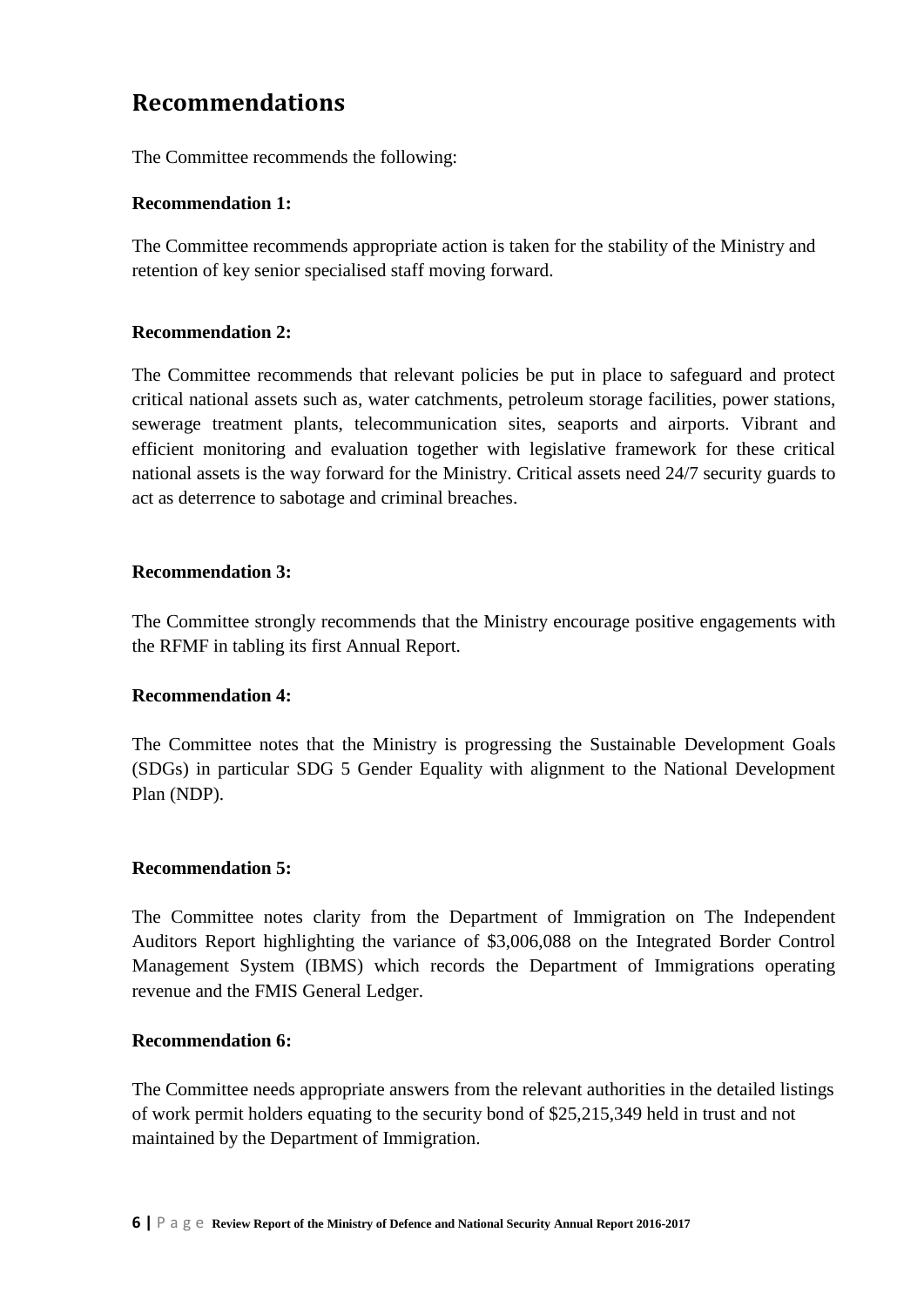## <span id="page-6-0"></span>**1.0 Introduction**

### <span id="page-6-1"></span>**1.1 Background and Terms of Reference**

The Committee had reviewed the Annual Report and identified key areas that need to be assessed and these included the Ministry of Defence budgetary allocation, policies, programs and projects of 2016 – 2017 fiscal year, human resource development and the overall administration.

On 2nd March 2020, the Ministry of Defence Executives and Senior Officers of the RFMF and FPF made a presentation to the Committee on the operations and administration of the organisation in 2016-2017.

In summary, the information for this report was obtained through a thorough Committee assessment of the Ministry of Defence and National Security 2016- 2017 and an oral presentations by Senior Officials.

The Report is divided into three parts:

- I. **Part One** focuses on the Committee recommendations
- II. **Part Two** covers the Findings of the report to Parliament
- III. **Part Three** -covers the Conclusion.

### <span id="page-6-2"></span>**1.2 Committee Remit and Composition**

Pursuant to Standing Orders 109(2) (e) that the Standing Committee on Foreign Affairs and Defence is mandated to look into matters related to Fiji's relations with other countries, development aid, foreign direct investment, oversight of the military and relations with multilateral organisation.

The members of the Standing Committee on Foreign Affairs and Defence are as follows:

- 1.2.1 Hon. Alexander O'Connor Chairperson
- 1.2.2 Hon. Dr. Salik Govind Deputy Chairperson
- 1.2.3 Hon. Pio Tikoduadua Member
- 1.2.4 Hon. Selai Adimaitoga Member
- 1.2.5 Hon. Anare Jale Member
- 1.2.6 Hon. Lenora Qereqeretabua Alternate Member
- 1.2.7 Hon. Mikaele Leawere Alternate Member
- 1.2.8 Hon. Prof. Biman Prasad- Alternate Member

### <span id="page-6-3"></span>**1.3 Procedure and Program**

The Standing Committee on Foreign Affairs and Defence commenced its deliberation on the 24<sup>th</sup> of February 2020 and received a written and oral submission from the Ministry of Defence and National Security on the  $2<sup>nd</sup>$  of March, 2020 with the following attendees:

- Mr. Manasa Lesuma Permanent Secretary
- Mrs Litia Saumaka- Acting Director Immigration Department
- Mr. Joji Dumukoro Manager Security Forces
- Captain (Navy) John Fox- Chief of Staff Republic of Fiji Military Forces
- Senior Superintendent of Police Aporosa Lutunauga Director Strategic Planning
- **7 |** P a g e **Review Report of the Ministry of Defence and National Security Annual Report 2016-2017**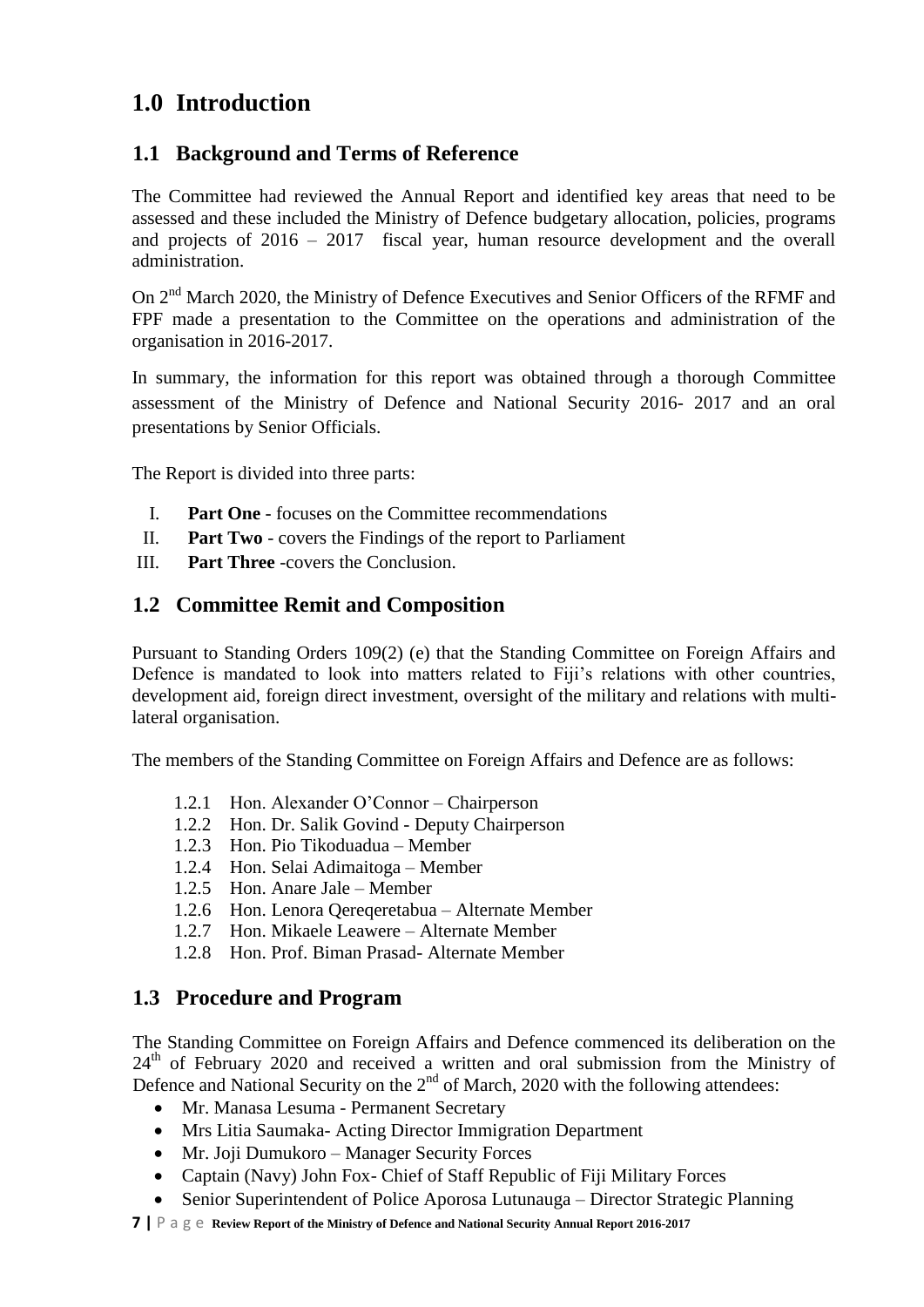## <span id="page-7-0"></span>**2.0 Committee Deliberation and Analysis**

### <span id="page-7-1"></span>**2.1 Committee Findings**

The Committee's findings are outlined below:

#### **Ministry of Defence**

1. The Committee recognised there is no gender policy or disaggregated data in the report however, at the presentation of the ministry the committee was informed of its gender policy and the employee gender distribution.

#### **Department of Immigration**

- 1. The Committee notes clarity from the Department of Immigration on The Independent Auditors Report highlighting the variance of \$3,006,088 on the Integrated Border Control Management System (IBMS) which records the Department of Immigrations operating revenue and the FMIS General Ledger.
- 2. The Committee needs appropriate answers from the relevant authorities in the detailed listings of work permit holders equating to the security bond \$25,215,349 held in trust and not maintained by the Department of Immigration.

### **Republic of Fiji Military Forces**

1. The Committee strongly recommends that the Ministry encourage positive engagements with RFMF in tabling its first Annual Report.

### **Fiji Police Force (FPF)**

1. The Committee notes the need for the latest crime statistics, trends and strategies to curb crime for the reporting period 2016-2017 and till to date 2020.

### **Challenges**

- The Committee recommends the latest satellite and geo-spatial technology with the appropriate training for military, navy, police and Ministry of Defence personnel to assist law enforcement, security and defence operations and crisis management.
- The Committee noted that in the absence of the National Security Strategy yet to be tabled in Parliament, the Ministry of Defence, the RFMF and the Fiji Police Force conduct their businesses with a degree of autonomy with minimal policy guidance from the ministry.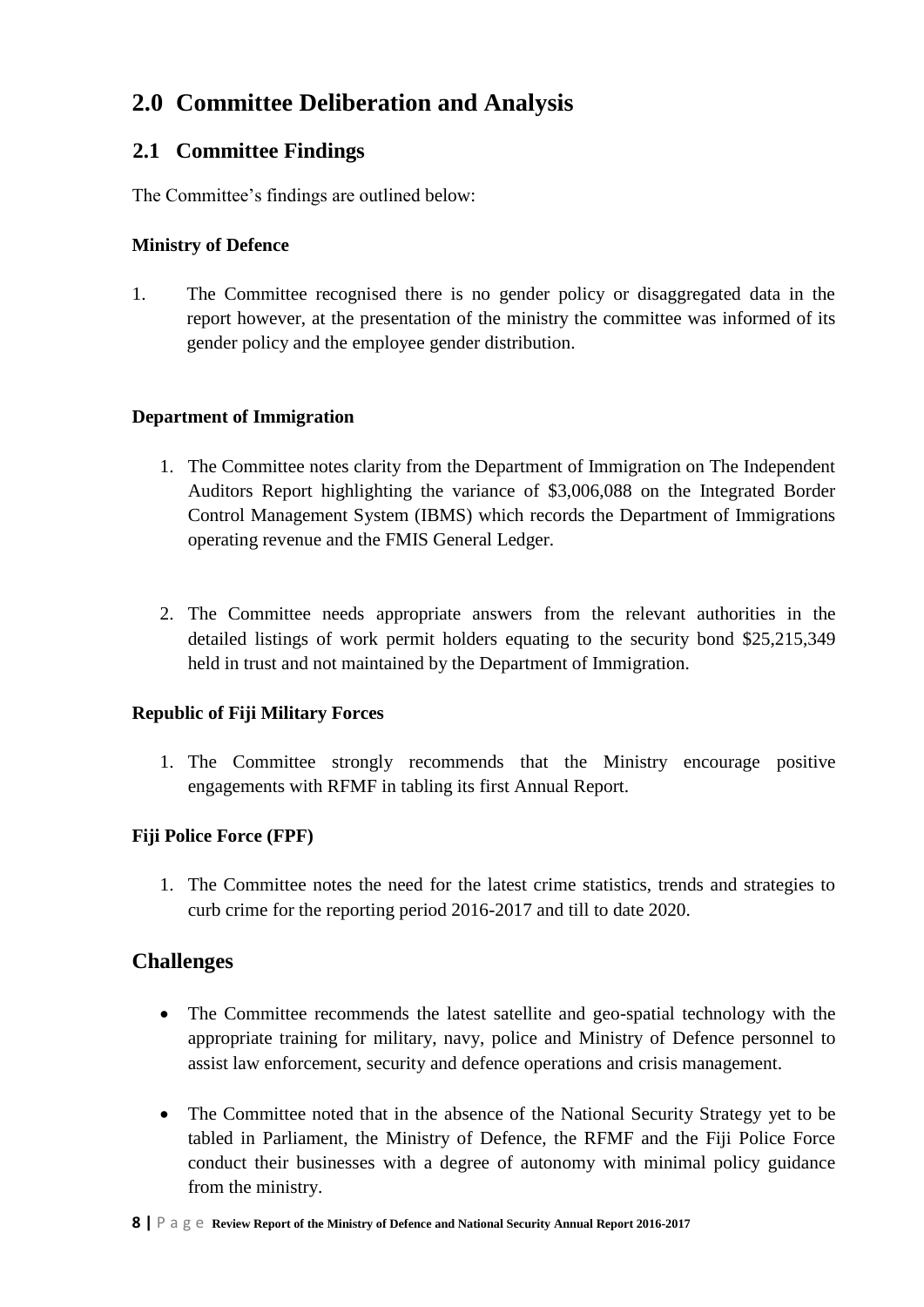### <span id="page-8-0"></span>**2.2 Oral and Written Evidence Received**

The Committee received oral and written submissions from stakeholders and the public as listed on page 7 of this report and in *Appendix A*.

### <span id="page-8-1"></span>**3.0 Gender Analysis**

The Parliament of Fiji Standing Orders 110(2) requires the Committee to give full consideration to the principle of gender equality so as to ensure all matters are considered with regard to the impact and benefit on both men and women.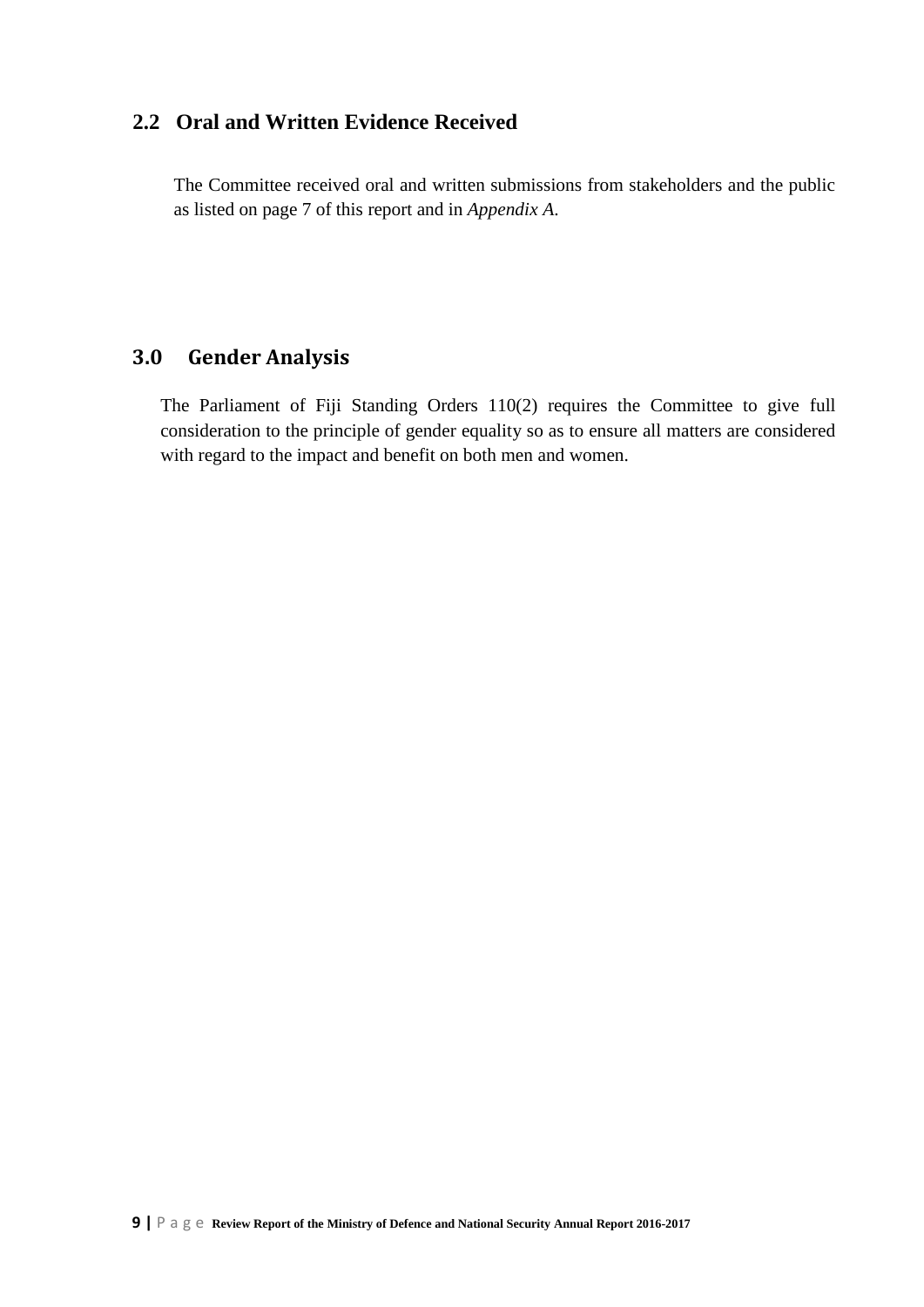## <span id="page-9-0"></span>**4.0 Conclusion**

The Standing Committee on Foreign Affairs and Defence has fulfilled its mandate approved by Parliament which was to examine the Ministry of Defence and National Security Annual Report 2016-2017.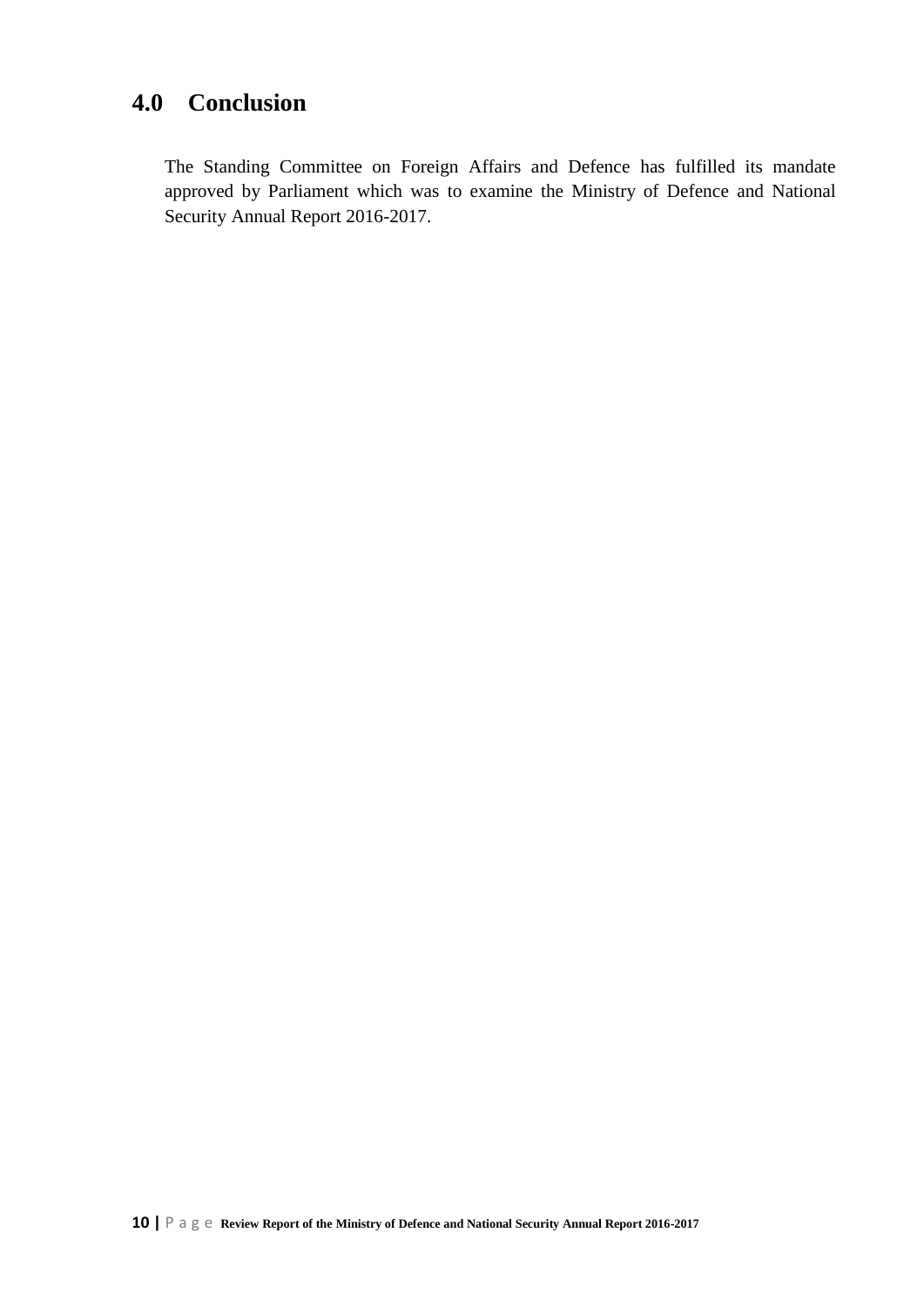## <span id="page-10-0"></span>**5.0 Members' Signature**

 $\dot{c}$ 

**Hon. Alexander O'Connor**

**Chairperson**

**Hon. Dr. Salik Govind Hon. Pio Tikoduadua**



 $\sqrt{\sigma}$ ca

**Hon. Selai Adimaitoga Hon. Anare Jale Member Member**

Heawery

**(Alternate Member for Hon. Anare Jale during the duration of Annual Report Proceedings)**

**Hon. Mikaele Leawere Hon. Lenora Qereqeretabua**

**(Alternate Member for Hon. Pio Tikoduadua during the duration of Annual Report Proceedings)**